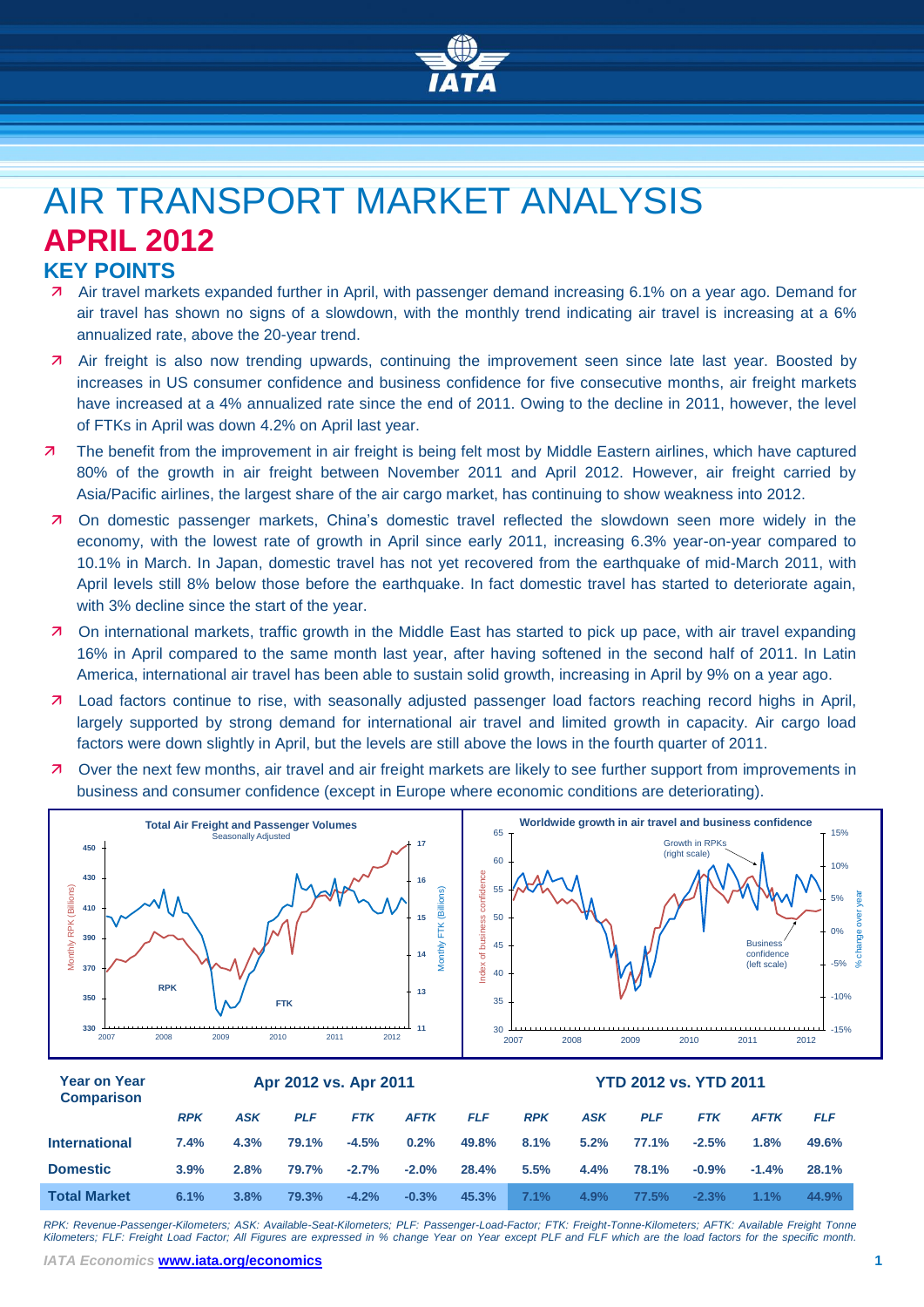## **COMPARING APRIL TO MARCH**

### **April 2012 vs. March 2012 Month on Month Comparison** *RPK ASK PLF pt FTK AFTK FLF pt* **International 0.6% 0.4% 0.2% -1.3% 0.0% -1.2% Domestic 0.3% -0.1% 0.3% 0.3% 0.5% -0.1% Total Market 0.5% 0.2% 0.2% -1.1% 0.1% -0.5%**

*Data are seasonally adjusted.*

*All figures are expressed in % change month on month except, PLF pt and*  FLF pt which are the percentage point difference between load factors of *two consecutive months.*

## **PASSENGER MARKET**

### **International Markets**

- 7 After adjusting the April traffic data for seasonal factors, passenger markets showed a 0.5% increase compared to March. The increase in capacity was less than half the growth in demand, so passenger load factors in April gained on the previous month, by 0.2% points.
- 7 Freight markets weakened slightly over the month, contracting by 1.1% compared to March. And with capacity increasing slightly, the result was a decline of 0.5% points in freight load factors in April.



 International passenger travel increased again, with the market expanding 7.4% in April compared to the same month in 2011. All routes showed positive growth in April, but year-on-year growth for Asia/Pacific was exaggerated by the impact of the Japan earthquake, which suppressed international travel in the regions for many weeks. International traffic in Asia/Pacific is reported to have grown 9.3% year-on-year in April, of which we estimate about 3% points to be because of the events a year ago, resulting in growth of about 6% year-on-year.

7 International passenger travel on North American airlines increased by 1.6% in April year-on-year, a weaker result compared to March when traffic expanded by 5.3%. International passenger travel in the region has been

showing signs of improvement, in line with improving economic conditions in the US. In April, North America was the only region to cut capacity, by 1.5% year-onyear, which could be containing the growth in traffic.

**7** In Europe, the year-on-year growth rate in April was 5.9%, continuing strong performance in spite of persisting economic weakness throughout much of the continent. Over the month, however, international traffic contracted slightly, by 0.3%, which matches the declining monthly trend seen in January and February.

**MarketIS**  Airline Data on Demand: Access the airline industry's market data essential to

> strategic analysis. Get a sample report!

> > [Click here](http://www.iata.org/ps/intelligence_statistics/Pages/marketis.aspx)

- **7** Performance on international markets by Latin American airlines was strong again in April, expanding 9% on a year ago. Despite some suggestion of a risk of an economic slowdown, growth has been solid enough to support continued travel for both business and leisure purposes.
- Load factors continue to rise, with strong demand for international travel pushing load factors to match prerecession highs. North American load factors continue to be the highest among regions, but in April only slightly above that of European airlines, which have significantly improved load factors compared to March.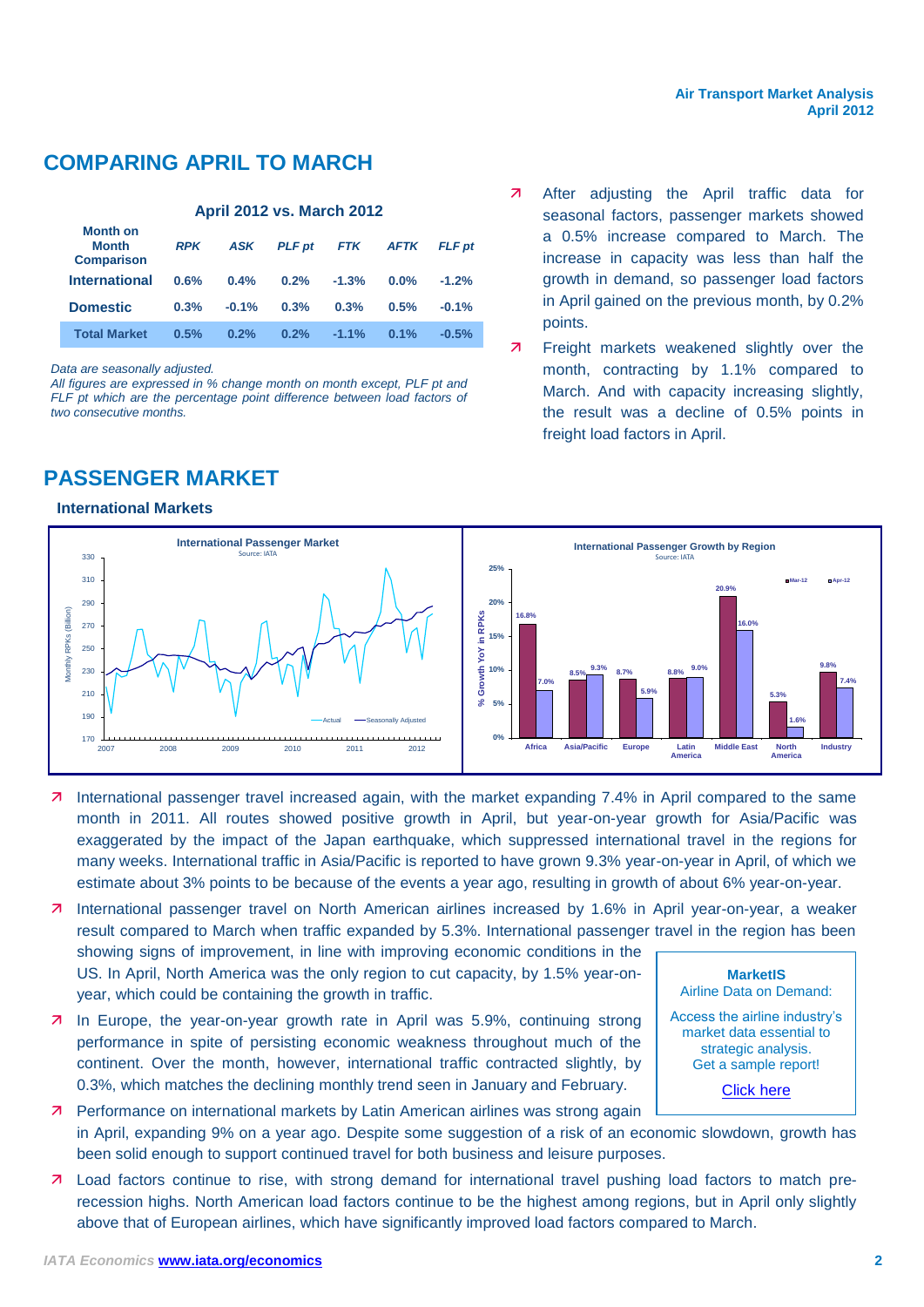

### **Domestic Market**



- **7** Growth rates for Japan's domestic travel market are still significantly exaggerated by the earthquake last year. The 27.8% increase in domestic travel in April is due to the natural disaster a year ago. In the absence of this event, we estimate domestic passenger travel would have declined by about 5% this April. Furthermore, domestic travel has not yet recovered from the earthquake of mid-March 2011, with April levels still 8% below those before the earthquake.
- Domestic passenger travel in China expanded 6.3% in April year-on-year, down on the March result of 10.1% growth. This is the lowest rate of increase seen since early 2011. Compared to March, Chinese domestic travel increased just 0.2% in April; moreover the trend in 2012 has shown some signs of softening.
- In the USA, domestic travel in April stayed the same as in March, increasing 1.0% on a year ago. In India, domestic travel demand was much stronger, with continued economic growth encouraging travel to increase 8.6%.

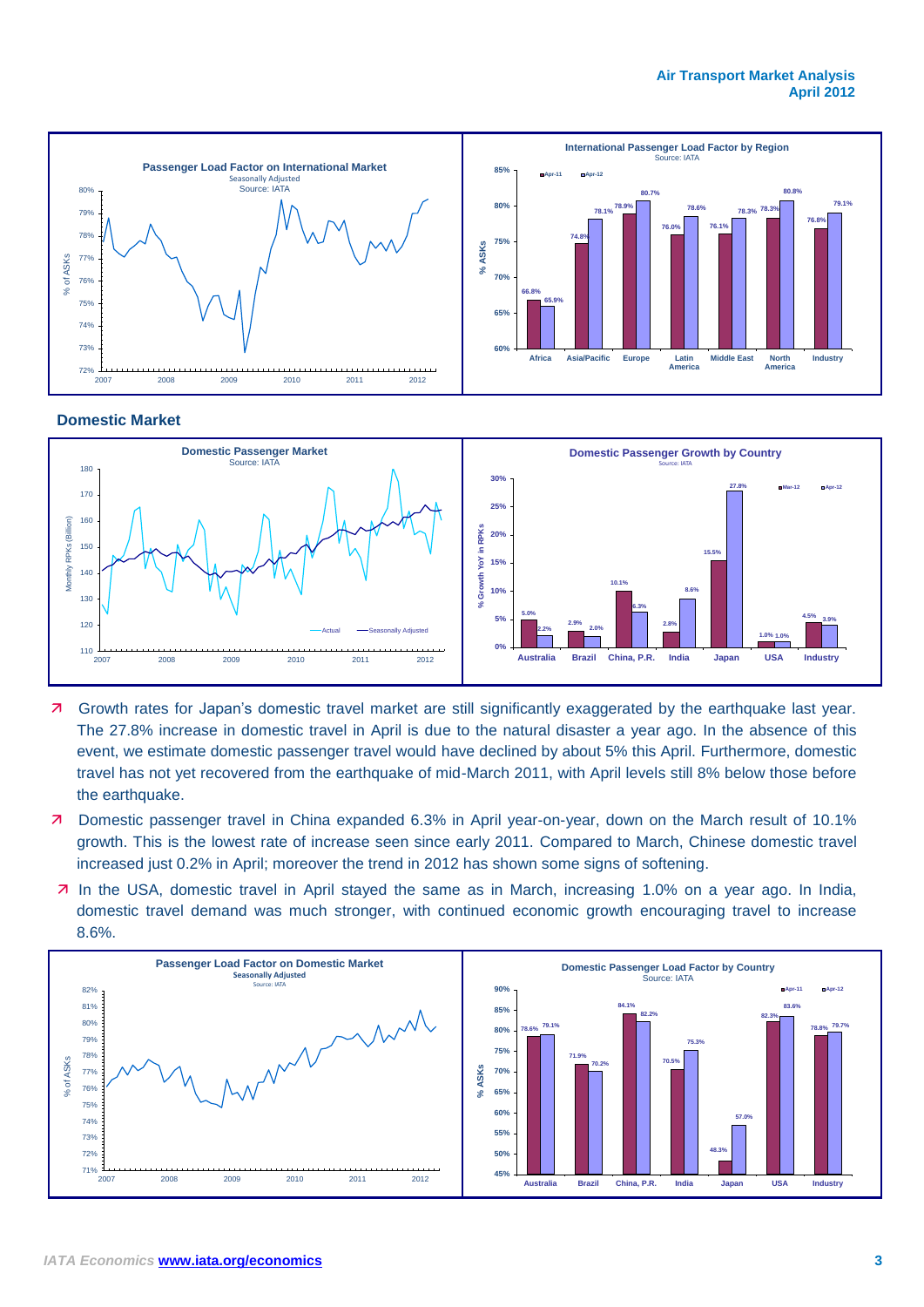### **Total Market (Domestic + International)**



### **FREIGHT MARKET**

### **International Market**



- 7 The international air freight market is 4.5% lower in April than it was in the same month last year, but this result is not representative of developments over recent months. The trend for air freight continues to indicate improvement on the lows of Q4 2011, with 4% annualized growth for the total air freight market since that period. The positive trend is consistent with the improvements in business and consumer confidence seen over the last several months.
- 7 The trend in freight load factors started to look better at the end of 2011, and has shown gradual improvement since then. Over the month, contraction in international freight demand brought load factors down by 1.2%, while in domestic freight markets load factors where almost flat in April compared to March. The overall trend remains positive.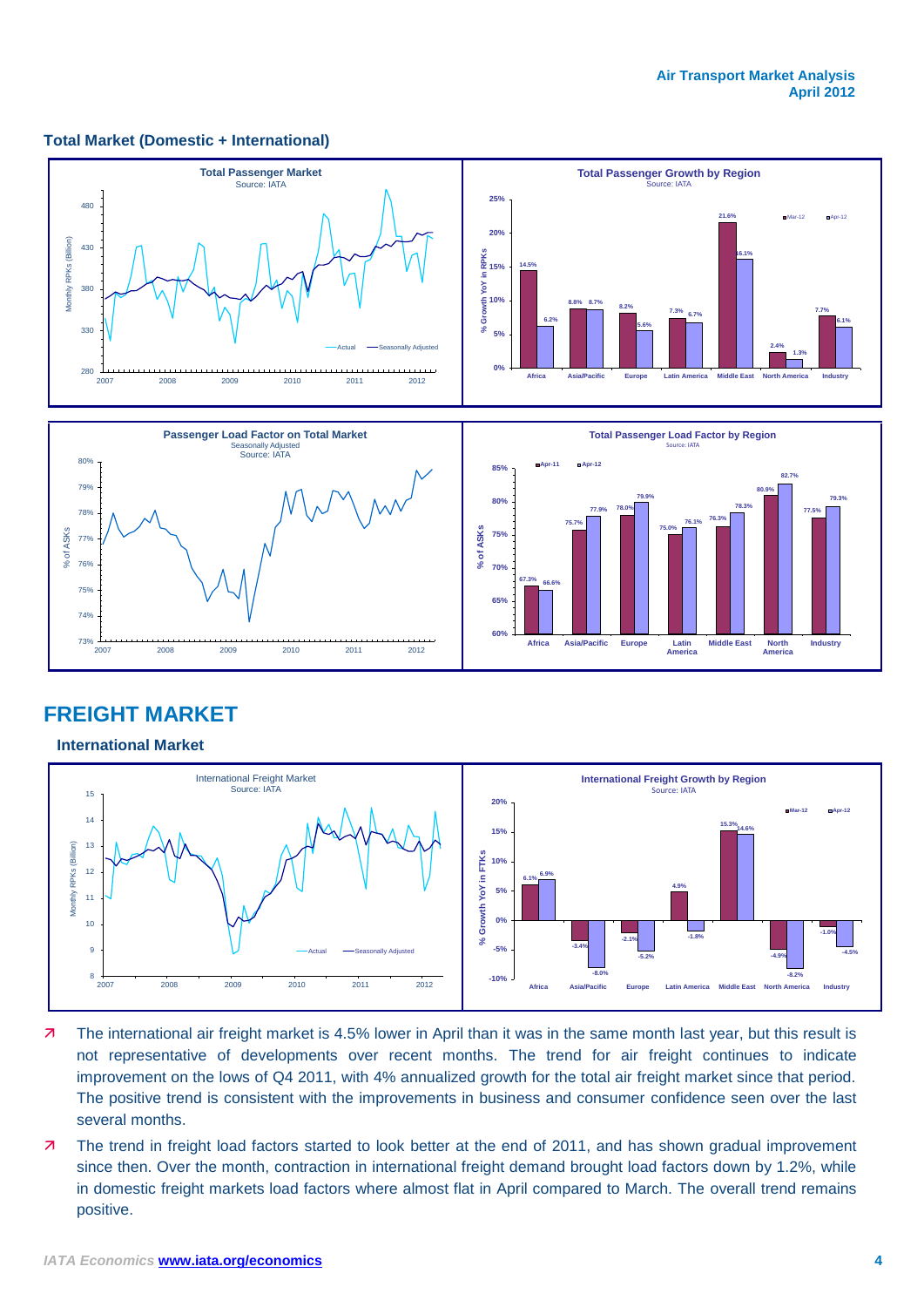#### **Air Transport Market Analysis April 2012**



### **Total Market**





- On the total air freight market, cargo carried by Middle Eastern airlines increased 14.5% in April compared to a year ago, the strongest result among regions. In fact, the improvement in air freight demand since late last year has benefited Middle Eastern airlines most, which has captured 80% of the growth in air freight between November 2011 and April 2012.
- Air freight carried by Asia/Pacific and European airlines was down in April compared to a year ago, by 7.3% and 4.9% respectively. In contrast to the improvement in air freight carried by Middle Eastern airlines since the end of 2011, these air cargo markets – particularly Asia/Pacific - continue to show weakness.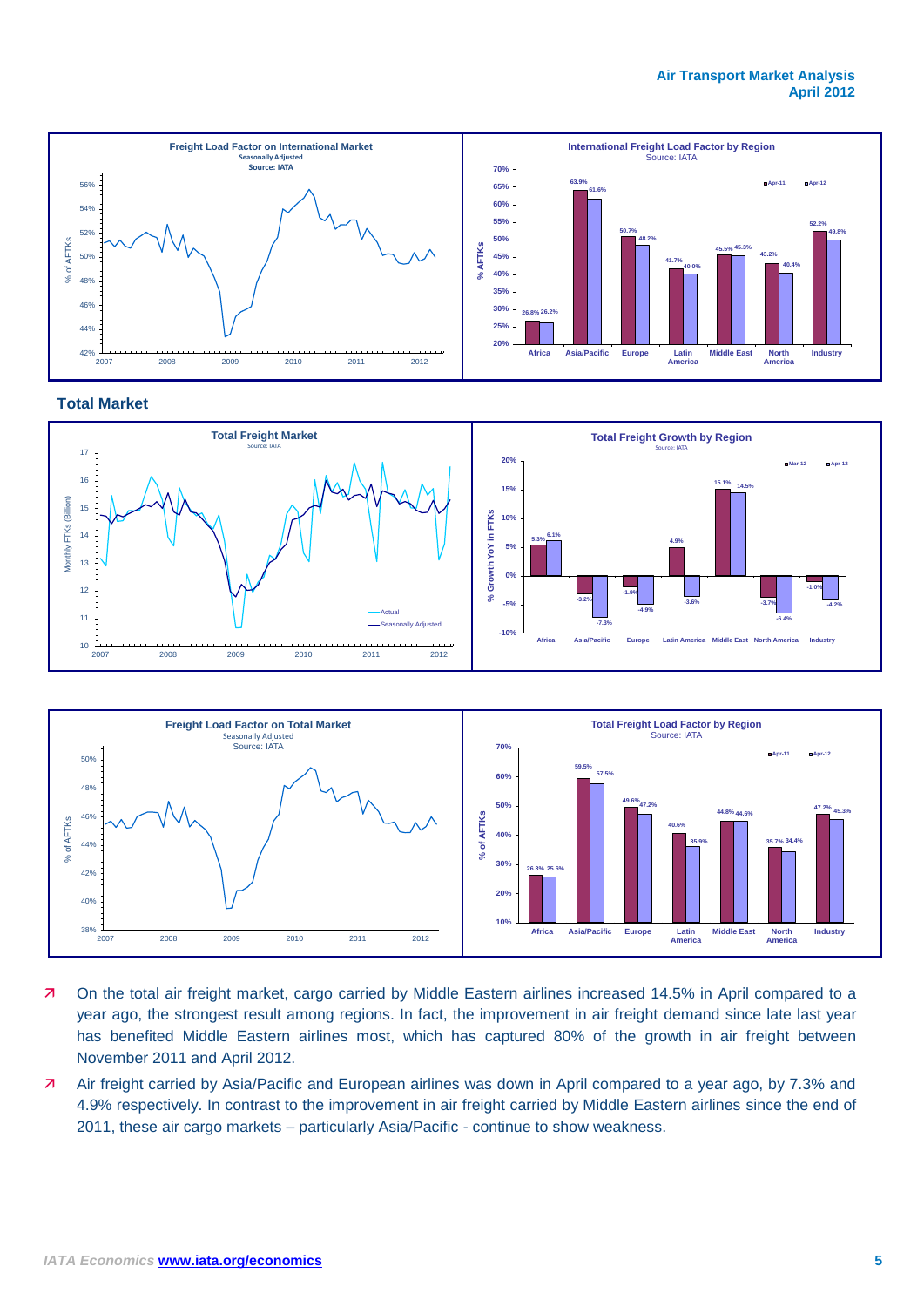### **ANNEX**

| <b>Year on Year</b><br><b>Comparison</b> | <b>April 2012 vs. April 2011</b> |            |            |            |             | <b>YTD 2012 vs. YTD 2011</b> |            |            |            |            |             |            |  |
|------------------------------------------|----------------------------------|------------|------------|------------|-------------|------------------------------|------------|------------|------------|------------|-------------|------------|--|
|                                          | <b>RPK</b>                       | <b>ASK</b> | <b>PLF</b> | <b>FTK</b> | <b>AFTK</b> | <b>FLF</b>                   | <b>RPK</b> | <b>ASK</b> | <b>PLF</b> | <b>FTK</b> | <b>AFTK</b> | <b>FLF</b> |  |
| <b>Africa</b>                            | 7.0%                             | 8.5%       | 65.9%      | 6.9%       | 9.0%        | 26.2%                        | 10.1%      | 8.8%       | 65.2%      | 4.2%       | 9.3%        | 25.2%      |  |
| <b>Asia/Pacific</b>                      | 9.3%                             | 4.6%       | 78.1%      | $-8.0%$    | $-4.5%$     | 61.6%                        | 7.8%       | 5.4%       | 77.2%      | $-4.4%$    | $-1.5%$     | 60.9%      |  |
| <b>Europe</b>                            | 5.9%                             | 3.4%       | 80.7%      | $-5.2%$    | $-0.2%$     | 48.2%                        | 6.8%       | 3.7%       | 77.6%      | $-4.6%$    | 0.8%        | 48.5%      |  |
| <b>Latin America</b>                     | 9.0%                             | 5.3%       | 78.6%      | $-1.8%$    | 2.4%        | 40.0%                        | 10.1%      | 8.4%       | 78.6%      | 0.2%       | 4.1%        | 39.5%      |  |
| <b>Middle East</b>                       | 16.0%                            | 12.7%      | 78.3%      | 14.6%      | 15.1%       | 45.3%                        | 18.6%      | 12.9%      | 78.2%      | 14.6%      | 14.4%       | 45.1%      |  |
| <b>North America</b>                     | 1.6%                             | $-1.5%$    | 80.8%      | $-8.2%$    | $-1.8%$     | 40.4%                        | 2.9%       | 0.7%       | 77.8%      | $-6.8%$    | $-0.1%$     | 39.8%      |  |
| <b>International</b>                     | 7.4%                             | 4.3%       | 79.1%      | $-4.5%$    | 0.2%        | 49.8%                        | 8.1%       | 5.2%       | 77.1%      | $-2.5%$    | 1.8%        | 49.6%      |  |
| <b>Australia</b>                         | 2.2%                             | 1.5%       | 79.1%      |            |             |                              | 3.9%       | 3.4%       | 77.4%      |            |             |            |  |
| <b>Brazil</b>                            | 2.0%                             | 4.5%       | 70.2%      |            |             |                              | 7.9%       | 12.4%      | 69.0%      |            |             |            |  |
| China P.R.                               | 6.3%                             | 8.6%       | 82.2%      |            |             |                              | 10.9%      | 11.9%      | 80.8%      |            |             |            |  |
| India                                    | 8.6%                             | 1.7%       | 75.3%      |            |             |                              | 7.8%       | 7.5%       | 74.8%      |            |             |            |  |
| Japan                                    | 27.8%                            | 8.4%       | 57.0%      |            |             |                              | 4.4%       | $-2.5%$    | 59.9%      |            |             |            |  |
| <b>US</b>                                | 1.0%                             | $-0.7%$    | 83.6%      |            |             |                              | 1.9%       | 0.3%       | 81.4%      |            |             |            |  |
| <b>Domestic</b>                          | 3.9%                             | 2.8%       | 79.7%      | $-2.7%$    | $-2.0%$     | 28.4%                        | 5.5%       | 4.4%       | 78.1%      | $-0.9%$    | $-1.4%$     | 28.1%      |  |
| <b>Africa</b>                            | 6.2%                             | 7.3%       | 66.6%      | 6.1%       | 9.0%        | 25.6%                        | 8.5%       | 7.5%       | 65.9%      | 3.6%       | 9.4%        | 24.6%      |  |
| <b>Asia/Pacific</b>                      | 8.7%                             | 5.7%       | 77.9%      | $-7.3%$    | $-4.1%$     | 57.5%                        | 8.4%       | 6.7%       | 77.1%      | $-4.1%$    | $-1.2%$     | 56.3%      |  |
| <b>Europe</b>                            | 5.6%                             | 3.1%       | 79.9%      | $-4.9%$    | $-0.2%$     | 47.2%                        | 6.7%       | 3.5%       | 76.7%      | $-4.3%$    | 0.9%        | 47.6%      |  |
| <b>Latin America</b>                     | 6.7%                             | 5.2%       | 76.1%      | $-3.6%$    | 8.8%        | 35.9%                        | 9.8%       | 10.3%      | 75.5%      | $-0.1%$    | 6.2%        | 36.9%      |  |
| <b>Middle East</b>                       | 16.1%                            | 13.1%      | 78.3%      | 14.5%      | 15.1%       | 44.6%                        | 19.0%      | 13.3%      | 78.3%      | 14.4%      | 14.2%       | 44.3%      |  |
| <b>North America</b>                     | 1.3%                             | $-0.8%$    | 82.7%      | $-6.4%$    | $-2.9%$     | 34.4%                        | 2.3%       | 0.5%       | 80.2%      | $-4.7%$    | $-1.6%$     | 34.0%      |  |
| <b>Total Market</b>                      | 6.1%                             | 3.8%       | 79.3%      | $-4.2%$    | $-0.3%$     | 45.3%                        | 7.1%       | 4.9%       | 77.5%      | $-2.3%$    | 1.1%        | 44.9%      |  |

*RPK: Revenue-Passenger-Kilometers; ASK: Available-Seat-Kilometers; PLF: Passenger-Load-Factor; FTK: Freight-Tonne-Kilometers; AFTK: Available Freight Tonne Kilometers; FLF: Freight Load Factor;* 

*All Figures are expressed in % change Year on Year except PLF and FLF which are the load factors for the specific month.*